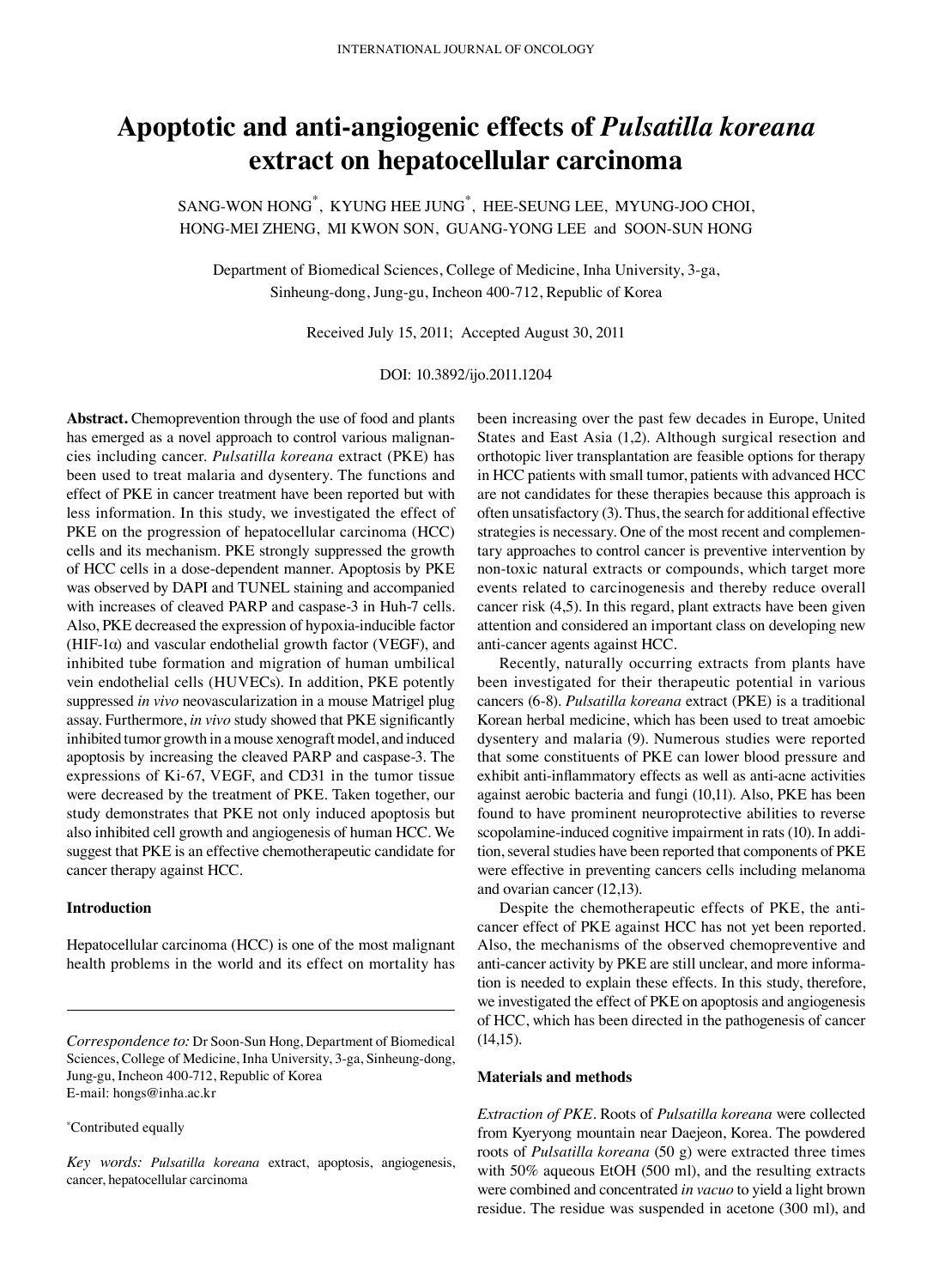centrifuged, and the resulting supernatant was removed to give a brown precipitate. The precipitate was poured into water and filtered to remove the insoluble portion. The filtrate was concentrated to give a brown mass.

*Cells and materials.* Human HCC cell lines Huh-7 and HepG2 were purchased from JCRB (Shinjuku, Japan), and a normal liver cell line HL-7702 was purchased from the Shanghai Institute of Cell Biology (Shanghai, China). Huh-7 cells were cultured in Roswell Park Memorial Institute Media 1640 (RPMI-1640) and HepG2 cells were cultured in Dulbecco's modified Eagle's medium (DMEM), supplemented with 10% fetal bovine serum (FBS) and 1% penicillin/streptomycin. FBS, cell culture media, penicillin-streptomycin, and all other agents used in cell culture studies were purchased from Invitrogen™ (Gibco, NY). Cultures were maintained at  $37^{\circ}$ C in a CO<sub>2</sub> incubator with a controlled humidified atmosphere composed of 95% air and 5% CO<sub>2</sub>. Human umbilical vein endothelial cells (HUVECs) were grown in gelatin coated 75-cm<sup>2</sup> flasks in a M199 medium containing 20 ng/ml basic fibroblast growth factor (bFGF), 100 U/ml heparin and 20% FBS at 37˚C. 3-(4,5-dimethylthiazol-2-yl)-2,5-diphenyl tetrazolium bromide (MTT) and proteinase K were purchased from Sigma-Aldrich (St. Louis, MO). RNase A was purchased from Qiagen (Valencia, CA).

*Measurement of cell proliferation.* Cell viability was performed through an MTT assay. Briefly, Huh-7 and HepG2 cells were plated at a density of  $3-5x10^3$  cells/well in 96-well plates for 24 h. The medium was removed, and cells were treated with either DMSO as a control or various concentrations of PKE. After the cells were incubated for 48 h, 20  $\mu$ l MTT solutions (2 mg/ml) were added to each well for another 4 h at 37˚C. The formazan crystals that formed were dissolved in DMSO  $(200 \mu$ l/well) by constant shaking for 5 min. The plate was then read on a microplate reader at 540 nm. Three replicate wells were used for each analysis.

*Western blot analysis.* Cells were washed three times with icecold phosphate buffered saline before lysis. Cells were lysed with buffer containing 1% Triton X-100, 1% Nonidet P-40, and the following protease and phosphatase inhibitors: aprotinin (10 mg/ml), leupeptin (10 mg/ml) (ICN Biomedicals, Asse-Relegem, Belgium), phenylmethylsulfonyl fluoride (1.72 mM), NaF (100 mM), NaVO<sub>3</sub> (500 mM), and Na<sub>4</sub>P<sub>2</sub>O<sub>7</sub> (500 mg/ml) (Sigma-Aldrich). Equal amounts of protein were separated by 10% sodium dodecyl sulfate-polyacrylamide (SDS) gel electrophoresis, transferred onto nitrocellulose membranes and the protein transfer was checked by Ponceau S staining (Sigma-Aldrich). Immunostaining of the blots was performed using the primary antibodies, followed by secondary antibodies conjugated to horseradish peroxidase and detection by enhanced chemiluminescence reagent (ELPS, Seoul, Korea). Primary antibodies were monoclonal antibodies: anti-HIF-1α (BD Biosciences, San Jose, CA), anti-VEGF (Santa Cruz Biotechnology, Santa Cruz, CA), anti-Bax (Santa Cruz Biotechnology), anti-cleaved caspase-3, anti-cleaved PARP (Cell Signaling Technologies, Danvers, MA). The secondary antibodies were purchased from Amersham Biosciences. The bands were visualized with the ECL plus system (Amersham Pharmacia Biotech, Inc., Piscataway, NJ).

*DAPI staining and TUNEL assay.* Huh-7 cells were plated onto 18 mm cover glasses in RPMI-1640 medium at ~70% confluence for 24 h. The cells were then treated with PKE at  $100 \mu g$ / ml for 24 h. They were fixed in 2% ice-cold para-formaldehyde (PFA), washed with PBS and then stained with 2  $\mu$ g/ml of 4,6-diamidino-2-phenylindole (DAPI) for 20 min at 37˚C. The DAPI stained cells were examined under a fluorescent microscope analyzing (fluorescent) nuclear fragmentation. Terminal deoxynucleotidyl transferase-mediated nick end labeling (TUNEL) was performed following the manufacturer's protocol for TUNEL kit (Chemicon, Temecula, CA).

*Tube formation assay.* Matrigel (200 µl) (10 mg/ml) (BD Biosciences, New Jersey) was polymerized for 30 min at 37˚C. HUVECs were suspended in M199 (5% FBS) medium at a density of  $2.5x10<sup>5</sup>$  cells/ml, and 0.2 ml of cell suspension was added to each well coated with Matrigel, together with or without the indicated concentrations of PKE for 14 h. The morphological changes of the tube formation were observed under a phase-contrast microscope and photographed at x200 magnification.

*Migration assay.* HUVECs, plated on 60 mm diameter culture dishes at 90% confluence, were wounded with a 2 mm razor blade and marked at the injury line. After wounding, the peeled off cells were removed with a serum-free medium and further incubated in M199 with 5% serum, 1 mM thymidine (Sigma-Aldrich) and/or PKE (100  $\mu$ g/ml). HUVECs were allowed to migrate for 24 h and were rinsed with a serum-free medium, followed by fixing with absolute methanol and staining with Giemsa (Sigma-Aldrich). Migration was quantitated by counting the number of cells that moved beyond the reference line.

*Matrigel plug assay.* The BALB/c mice (6-week) were injected subcutaneously with 600  $\mu$ l of Matrigel (BD Bioscience) containing concentrated VEGF (50 ng/ml) with heparin (15 U/ $\mu$ l), and either PKE (100  $\mu$ g/ml) or PBS. After 7 days, the mice were sacrificed, and the Matrigel plugs were recovered, fixed with 4% paraformalde in PBS, and embedded in paraffin. A part of each plug was fixed, sectioned, and either stained with Hematoxylin-eosin (H&E) or immunostained with the antibody for CD34.

*Tumor xenograft study.* Male nude mice were obtained from Central Lab. Animal Inc. (Seoul, Korea). Animal care and all experimental procedures were conducted in accordance with the approval and guidelines of the INHA Institutional Animal Care and Use Committee (INHA IACUC) of the Medical School of Inha University (approval ID: 090518-5). The animals were fed standard rat chow and tap water *ad libitum*, and were maintained under 12 h dark/light cycle at 21˚C. Male nude mice (6 weeks, weighing 22-26 g) were randomly divided into four groups (control, PKE 125 mg/kg, PKE 250 mg/kg, and Sorafenib 10 mg/kg). Huh-7 cells were harvested and mixed with PBS (200  $\mu$ 1/mouse) and then inoculated into one flank of each nude mouse  $(5x10<sup>6</sup>$  of Huh-7 cells). When the tumors had reached a volume of about 50 mm<sup>3</sup>, mice were given a daily intraperitoneal injection of PKE (125 and 250 mg/kg, treated group) or the vehicle  $(200 \mu l$  PBS, control group), and orally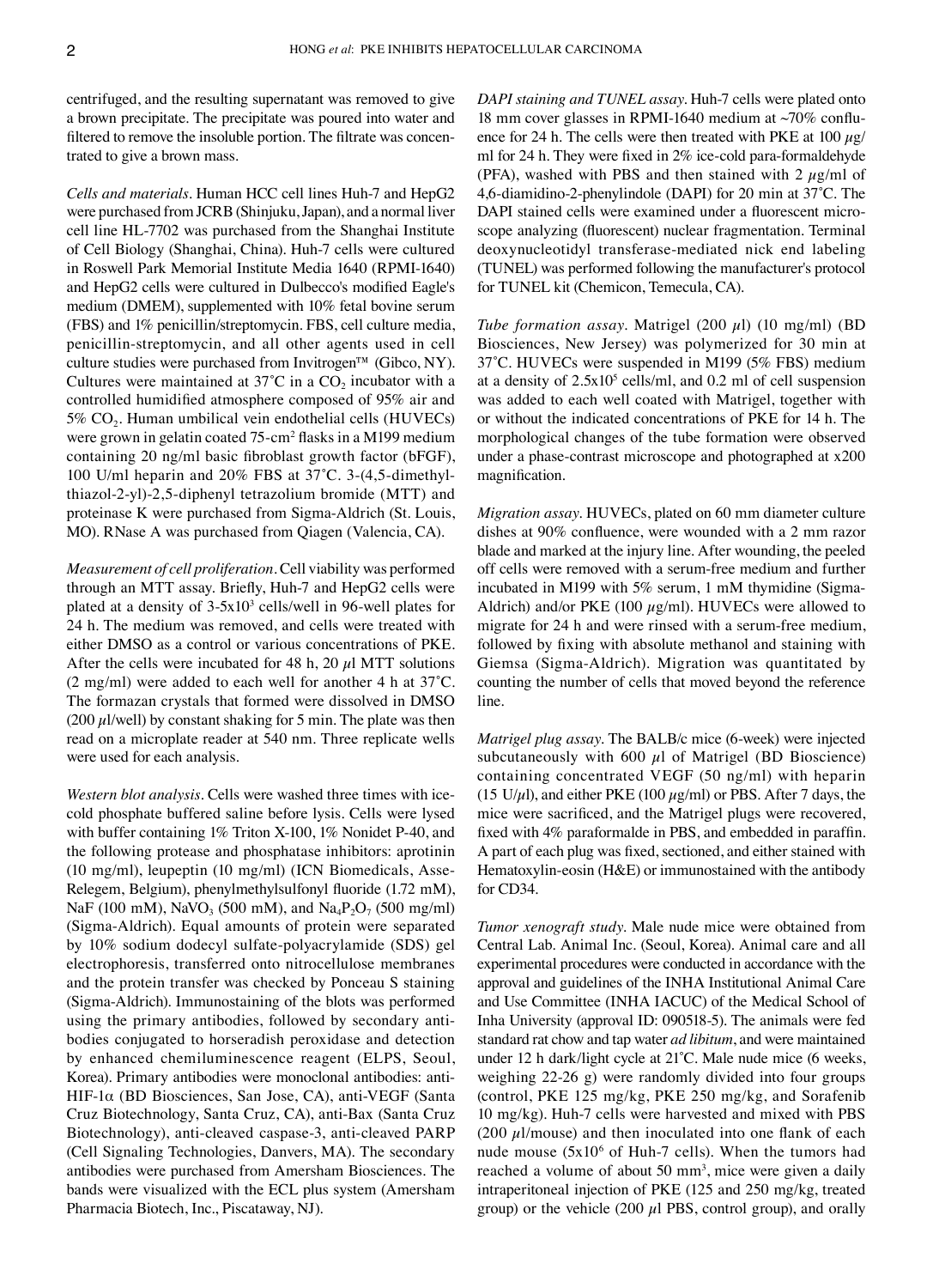

Figure 1. Effect of PKE on the proliferation of HCC and normal liver cells. (A) Cytotoxic effects of PKE on HCC cells (HepG2 and Huh-7) and (B) normal liver cell line (HL-7702) were measured by an MTT assay. HCC and a normal liver cells were seeded in a 96-well culture plates. After incubation for 24 h, the cells were treated with various concentrations of PKE. After incubation for 48 h, they were subjected to the MTT assay. Results are expressed as percent cell proliferation relative to the proliferation of the control. Data are represented as the mean ± SD from the triplicate wells. \* p<0.05 and \*\*p<0.01 vs. control.

Sorafenib (positive control group) for 16 days. The tumor dimensions were measured twice a week using a digital caliper and the tumor volume was calculated using the formula:  $V =$  length x width<sup>2</sup> x 0.5. At the end of the experiment, mice were sacrificed, and tumors were excised and weighed. A part of each tumor was fixed in buffered formalin and the remaining tissue was stored at -70˚C for further analysis.

*Fluorescence immunohistochemistry*. Frozen sections of 10  $\mu$ m were incubated overnight at 4˚C in 1:100 dilutions of mouse anti-CD31 antibody (Santa Cruz Biotechnology). After washing three times with PBS, detection of CD31 primary antibody was performed using a 1:200 dilution of mouse FITF-labeled secondary antibody (Vector Laboratories, Burlingame, CA). After washing with PBS three times, each slide was occluded with 50% glycerin buffer and was observed using a confocal laser scanning microscope (Olympus, Tokyo, Japan).

*Immunohistochemistry.* Immunostaining was performed on  $8 \mu$ m-thick sections after deparaffinization. Microwave antigen retrieval was performed in citrate buffer (pH 6.0) for 10 min prior to peroxidase quenching with  $3\%$  H<sub>2</sub>O<sub>2</sub> in PBS for 10 min. Sections were then washed in water and preblocked with normal goat or horse serum for 10 min. Next, tissue sections were incubated overnight at 4˚C in 1:50 dilutions of mouse anti-Ki-67 and anti-VEGF antibodies (Santa Cruz Biotechnology). The sections were then incubated with biotinylated secondary antibodies (1:200) for 1 h. Following a washing step with PBS, streptodavidin-HRP was applied. Finally, the sections were developed with diaminobenzidine tetrahydrochloride substrate for 10 min, and counterstained with hematoxylin. At least three random fields of each section were examined at a magnification of x200 and analyzed by a computer image analysis system (Media Cybernetics, Silver Spring, MD).

*Statistical analysis.* Data are expressed as the mean ± SD, and statistical analysis was performed using ANOVA and an unpaired Student's t-test. A p≤0.05 was considered statistically significant. Statistical calculations were performed using SPSS software for Windows operating system (Version 10.0; SPSS, Chicago, IL).

## **Results**

*PKE inhibits growth of hepatocellular carcinoma cells.* We first examined the effect of PKE on the growth and viability of two HCC cell lines (HepG2 and Huh-7 cells). HCC cells were exposed to four concentrations from 50 to 300  $\mu$ g/ml of PKE for 48 h. Our result showed that cell growth was inhibited by PKE treatment in a dose-dependent manner (Fig. 1A). In HepG2 cells, PKE treatment at  $100-300 \mu g/ml$  concentrations decreased the total cell number from 20% to 70%, respectively. Of special note, PKE decreased cell growth by about 50-90% at the designated concentration in Huh-7 cells. As Huh-7 cells were more sensitive to PKE-mediated inhibition of cell growth and proliferation, we chose this cell line for further experiments. To predict possible side effects of PKE in normal hepatocytes, we also treated PKE to HL-7702, a normal human liver cell line. Cell viability with PKE was not changed in HL-7702 in concentrations of 50-150  $\mu$ g/ml although PKE of 300  $\mu$ g/ml showed a slight change in cell viability.

*Effects of PKE on apoptotic cell death in Huh-7 cells.* To identify the apoptotic effect of PKE in Huh-7 cells, we performed analysis through DAPI and TUNEL staining. When PKE (100  $\mu$ g/ml) was treated to Huh-7 cells, the cells presented morphological features of apoptotic cells, such as bright nuclear condensation, DNA fragmentation, and perinuclear apoptotic bodies by DAPI staining (Fig. 2A). Data of the TUNEL staining also exhibited PKE induced apoptosis by causing DNA strand breaks. Next, we investigated the activation of Bax, caspase-3, and the cleavage of PARP by Western blotting on 48 h after PKE treatment. PKE led the activation of Bax and the cleaved caspase-3 and subsequently the cleavage of PARP in Huh-7 cells in a dose-dependent manner (Fig. 2B). These results showed that PKE could induce cell apoptosis in Huh-7 HCC cells.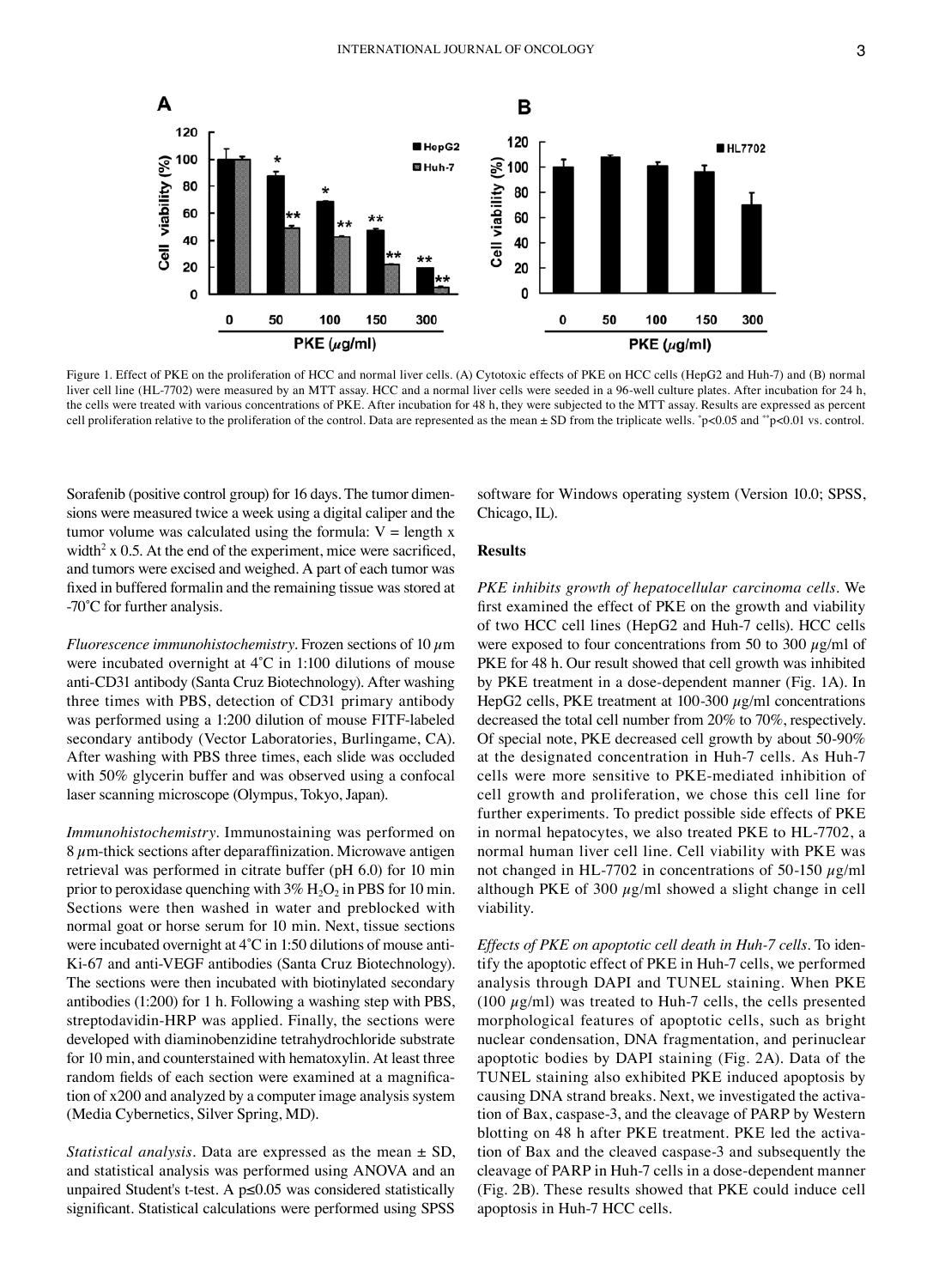

Figure 2. Effect of PKE on apoptosis of Huh-7 cells. (A) The induction of apoptosis by PKE was conducted by TUNEL and DAPI staining, which were photographed at x200 magnification. (B) The expression of Bax, the cleaved PARP, and cleaved caspase-3 were determined by Western blotting in cells treated with PKE at the indicated doses for 48 h.



Figure 3. Effect of PKE on angiogenesis of Huh-7 cells. (A) Expression of HIF-1 $\alpha$  and (B) VEGF by PKE in hypoxia-induced Huh-7 cells (CoCl<sub>2</sub>, 100  $\mu$ M). (C) Effects of PKE on tube formation *in vitro*. HUVECs were plated on Matrigel (200 µl/well) and treated with various concentrations of PKE. Capillary tube formation was assessed after 14 h. Tube formation was observed under a phase-contrast microscope and photographed at x400 magnification. (D) Effects of PKE on migration *in vitro*. HUVECs were plated at 90% confluence and a scratched was made with a razor blade. After wounding, the cells were washed with a serum-free medium and incubated in M199 with 5% FBS and 5 ng/ml bFGF, 1 mM thymidine and/or PKE (100  $\mu$ g/ml). M199 medium with 2% FBS was used as negative control. Data represent the mean of at least three independent experiments done in triplicate.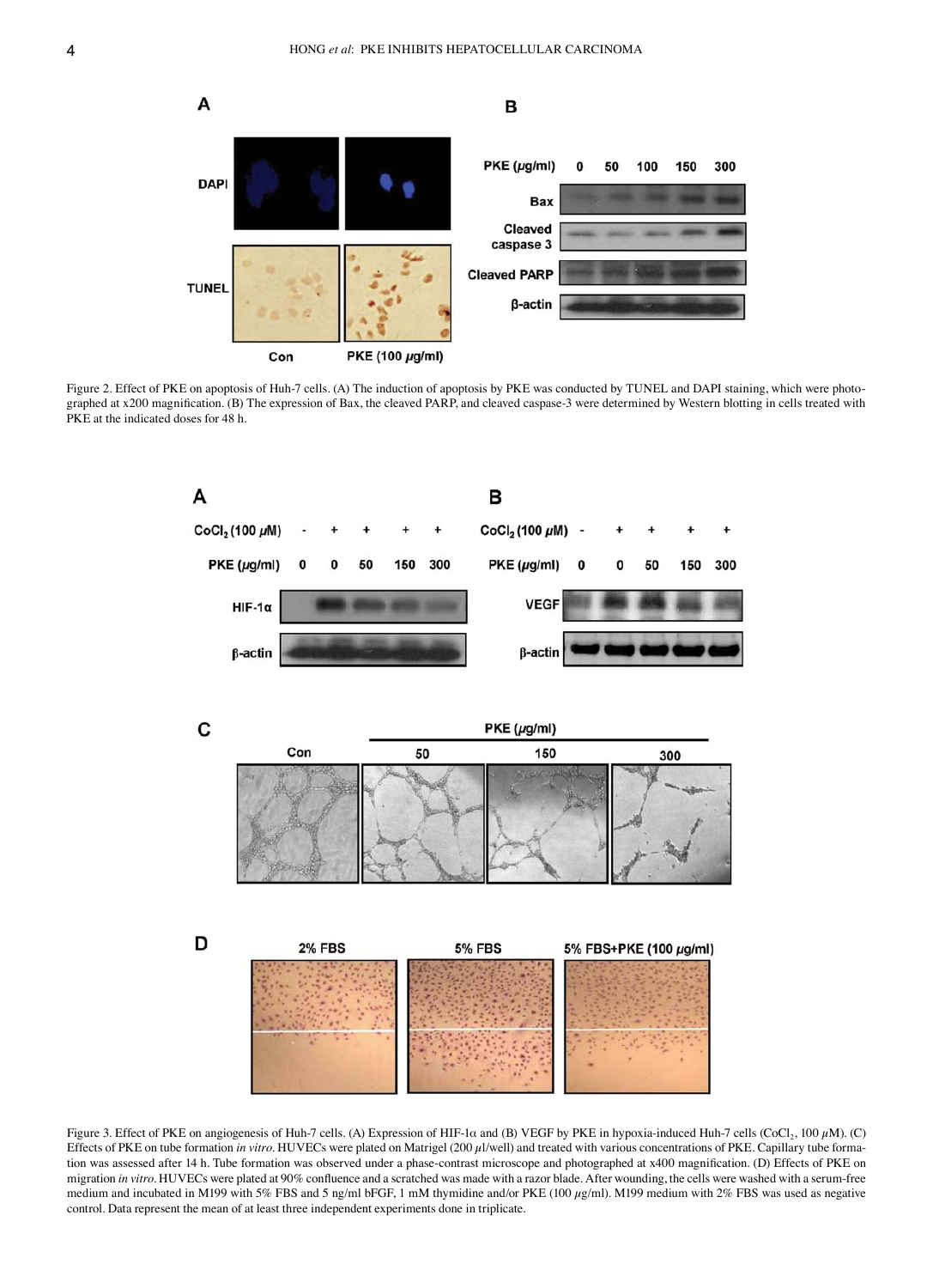

Figure 4. Effect of PKE on Matrigel plug assay in vivo. (A) Matrigel plugs were implanted into mice with VEGF (50 ng/ml) and/or PKE (100 µg/ml), and were photographed to show the extent of vascularisation after 7 days. The plugs were sectioned and stained with H&E. (B) Endothelial cells in the plug were immunostained with the CD34. The stained plugs were observed by microscopy at x200 and x400 magnification.

*Effects of PKE on angiogenesis in Huh-7 cells.* HIF-1α plays a central role in tumor progression and angiogenesis, and is also one of major transcriptional modulators of angiogenic factors such as VEGF. Thus, we examined the effect of PKE on expression of hypoxia induced HIF-1 $\alpha$  and VEGF. Cells were treated with various concentration of PKE under hypoxia mimic condition induced by CoCl<sub>2</sub> (100  $\mu$ M) for 6 h. As shown in Fig. 3A, HIF-1 $\alpha$ expression was increased under hypoxic conditions. However, PKE treatment at 50 to 300  $\mu$ g/ml inhibited the hypoxiainduced HIF-1α expression in a dose-dependent manner. Also, VEGF expression was increased under the hypoxia conditions, whereas treatment of PKE inhibited VEGF expression at 150 to  $300 \mu g/ml$  (Fig. 3B). In addition, the anti-angiogenic potential of PKE was examined using HUVECs. From an *in vitro* tube formation assay, we observed that PKE inhibited the formation of vessel-like structures, consisting of the elongation and align-

ment of the cells at the indicated concentrations (Fig. 3C). Cell migration is critical for endothelia cell to form blood vessels in angiogenesis and is necessary for tumor growth and metastasis. Thus, we carried out a wound migration assay to examine the effect of PKE on cell migration. When the endothelial cells were wounded and incubated in media with 5% FBS and 1 mM thymidine in the presence of PKE (100  $\mu$ g/ml) for 24 h, the wound after PKE treatment was remarkably unable to heal (Fig. 3D). Our results therefore indicate that PKE could prevent tube formation and migration of endothelial cell, suggesting that PKE has a potent anti-angiogenic property.

*Inhibition of tumor growth by PKE in mouse xenograft model.*  Based on our results demonstrating a strong efficacy of PKE against Huh-7 cells, we next examined the *in vivo* efficacy of PKE against the Huh-7 cell xenograft in nude mice (Fig. 4).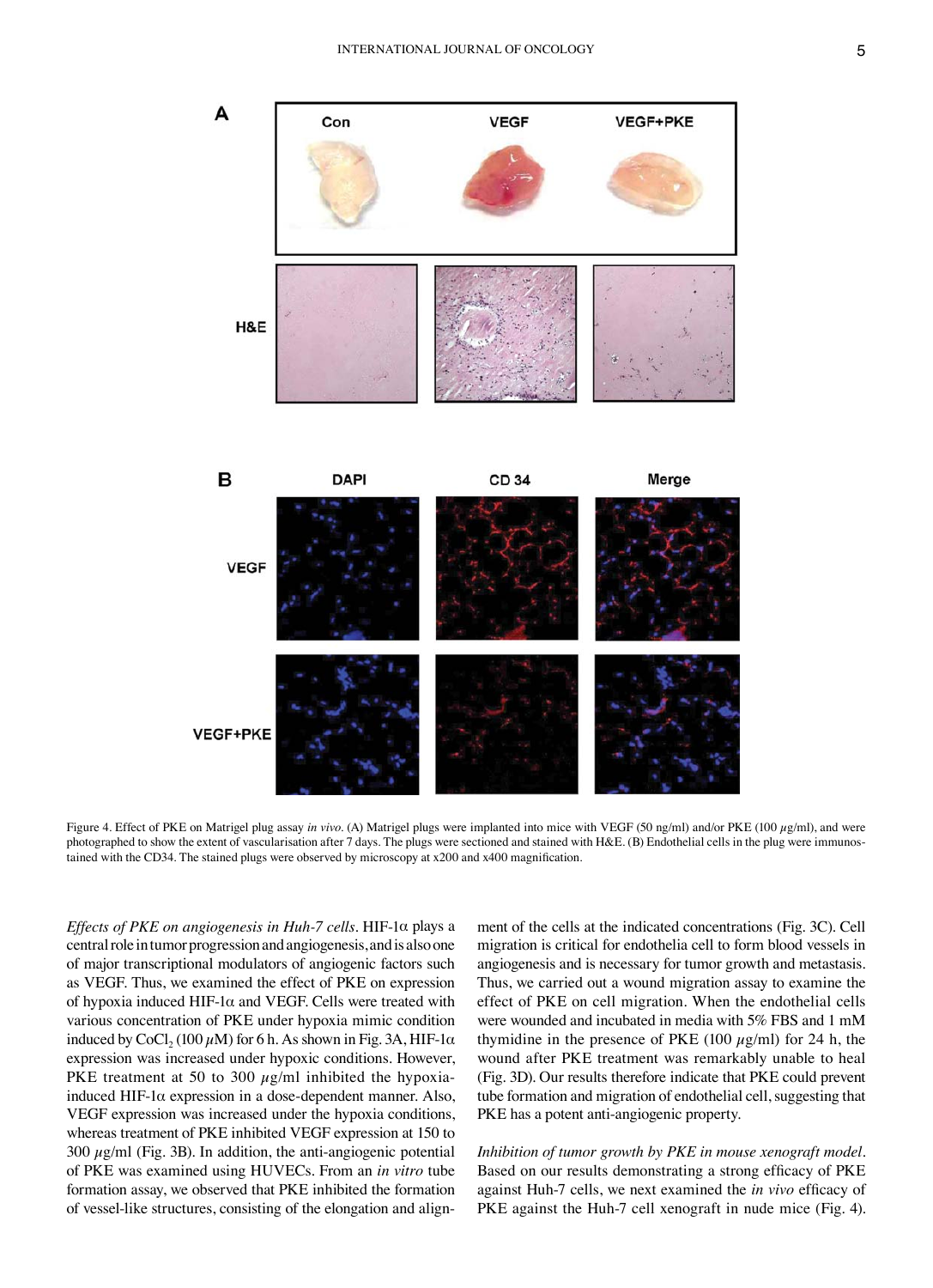

Figure 5. *In vivo* effect of PKE on HCC mouse xenograft model. (A) Tumor growth of Huh-7 cells xenograft in nude mice. (B) Average body weight of nude mice. All mice were implanted by subcutaneous injection of Huh-7 cells  $(5x10<sup>6</sup>$  cells  $/200 \mu$ l PBS) on the flank. The treatment of PKE had little difference in the body weight compared with the control group. (C) Tumor size and weight in Huh-7 mouse xenograft. Data is represented by mean  $\pm$  SD (n=5 or 6).  $\degree$ p<0.05 and  $\degree$ <sup>\*</sup>p<0.01 vs. control. Sora, Sorafenib.

First, we observed that there was no difference of body weight in groups of PKE treatment compared with the control group, indicating that PKE has a low toxicity to mice at the curative dose. As shown in Fig. 5A, PKE induced dose-dependent inhibition of tumor growth at doses of 125 or 250 mg/kg for 16 days compared with the control group. PKE administration at doses of 125 and 250 mg/kg resulted in significant reduction of tumor volume (67% and 79%, respectively) of nude mice. Especially, a PKE of 250 mg/kg dose suppressed tumor growth to an extent comparable to or greater than 10 mg/kg of Sorafenib, an oral drug for advanced HCC (Fig. 5A). Consistent with this observation, the weight of tumors isolated from PKE-treated groups was

significantly decreased 55% and 17% at PKE doses of 125 and 250 mg/kg, respectively compared with the control (Fig. 5C, p<0.05). Our results demonstrate *in vivo* anti-tumor efficacy of PKE against HCC without any apparent sign of toxicity.

*Inhibition of angiogenesis and proliferation with induction of apoptosis by PKE in HCC xenograft model.* In H&E staining, we observed that there was a greater degree of tumor apoptosis and necrosis in the PKE-treated group compared with the control group. Also, the results of Fig. 6A showed that PKE decreased the expression of the cell proliferation marker Ki-67 in tumor tissues. Meanwhile, tumor cells have been known to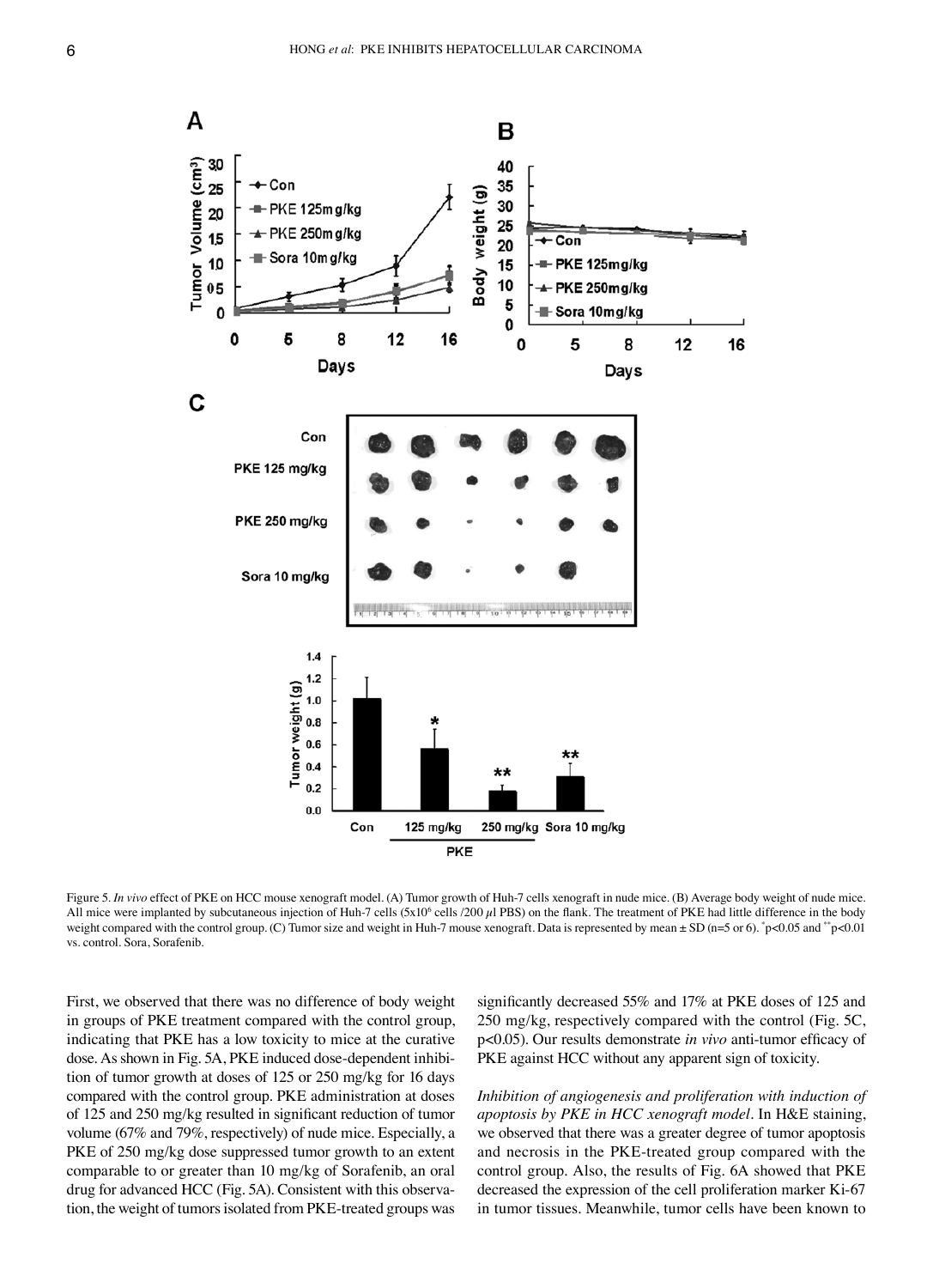

Figure 6. *In vivo* effect of PKE on proliferation, angiogenesis, and apoptosis of HCC xenografts. (A) Tumors were excised and processed for immunostaining for Ki-67, VEGF, and CD31 with H&E staining. Original magnification, x400. (B) The expression of the cleaved PARP, the cleaved caspase-3 was assayed by Western blotting in tumor tissue. Sora, Sorafenib.

produce and secret VEGF for neovascularization of the tumor. Our cell culture study showed that PKE inhibited VEGF expression (Fig. 3B). Therefore, to assess the *in vivo* effect of PKE on angiogenesis, we investigated the expression of VEGF and CD31 in tumor tissues. In microscopic analysis, the expression of both VEGF and CD31 showed a strong decrease in the PKE treated group compared with the control group. In addition, the apoptotic effect of PKE on HCC tumor tissues was identified by expression of the cleaved PARP and caspase-3 (Fig. 6B). Interestingly, the effect of PKE on apoptosis was more potent than that of Sorafenib. The increased expression of the cleaved caspase-3 and PARP *in vivo* was quite similar to the results of the *in vitro* study.

### **Discussion**

Many plants are main sources of drugs that have successfully made their way into the clinic. Indeed, about 70% of all drugs used in chemotherapy are either products of natural origin or may be based on their pharmachophores (16). Therefore, chemoprevention approach using natural products or extracts could be more practical and effective in the fight against cancer. In this study, we investigated anti-cancer efficacy and associated mechanisms of PKE against HCC cells *in vitro*, and expanded into an *in vivo* HCC xenograft animal model. Our study revealed that PKE inhibited cell or tumor growth and induced apoptosis in both Huh-7 cells and the xenograft animal model. In addition,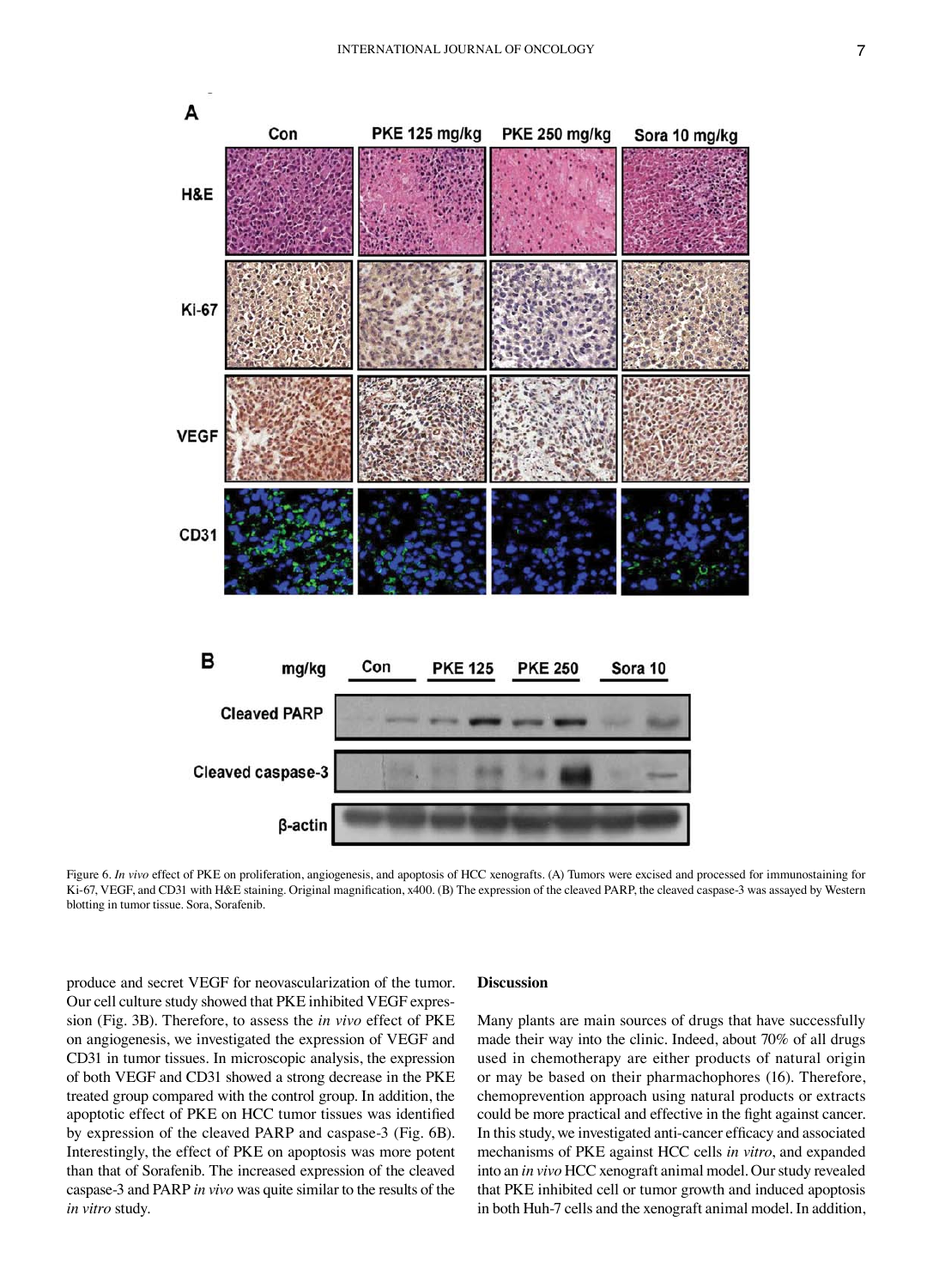PKE suppressed angiogenesis by decreasing the expression of HIF-1α and VEGF.

Apoptosis plays a pivotal role in preventing cancer. If a cell is unable to undergo apoptosis because of a mutation or a biochemical inhibition, it can continue dividing and develop to become a tumor (17). Caspase-3 is the main key component of apoptosis, being responsible either partially or totally for the proteolytic cleavage of many key proteins (18). In addition, caspase-3 cleaves PARP, inhibiting PARP activity during apoptosis. Thus, we first decided to test the anti-cancer effects of PKE by the mechanism of apoptosis in Huh-7 cells. In this study, we observed that PKE increased the expression of the cleaved caspase-3 and PARP, leading to apoptotic cell death. As the *in vitro* results, the administration of PKE in doses of 125 and 250 mg/kg increased the expression of cleaved caspase-3 and PARP. These apoptotic effects of PKE were confirmed by the results that PKE increased DNA fragmentation, nuclear condensation, and cell morphology changes by TUNEL and DAPI staining. These results implied that apoptosis by PKE may be an important factor in the suppression of tumor growth.

Tumor angiogenesis is a complex interrelated multistep process. Inhibition of any step in this process may lead to the disruption of angiogenesis and can serve as a potential antitumor therapy. Recently, it has been reported that the angiogenic response increases during hepatocarcinogenesis, and targeting VEGF significantly attenuated HCC development and metastasis (19). HIF-1 $\alpha$  is also known as a target regulator of angiogenesis along with VEGF in various types of cancers (20,21). Since inhibition of VEGF could be due to inactivation of HIF-1 $\alpha$ , VEGF/ HIF-1 $\alpha$  may provide a potential target for a novel therapeutic strategy against HCC. Our results showed that PKE inhibited expression of HIF-1 $\alpha$  and VEGF under hypoxia conditions induced by CoCl<sub>2</sub> in Huh-7 cells. In the *in vivo* study, PKE at 125 and 250 mg/kg also inhibited angiogenesis by decreasing the expression of VEGF and CD31. As in this point, inhibition of tumor growth by PKE seems to affect angiogenic factors such as VEGF. Indeed, natural products including green tea and ginkgo biloba extracts have been reported to show anti-angiogenesis effect through inhibition of VEGF (22,23). In addition, the *in vivo* anti-angiogenic effects of PKE was supported by decreased expression of CD34, a microvessel endothelial cell marker, in a VEGF-mediated Matrigel plug assay in parallel with inhibition of HUVEC cell migration and tube formation, indicating that PKE inhibited angiogenesis through not only VEGF but also targeting endothelial cells directly. More importantly, *in vivo* experiment, PKE showed potent inhibition of tumor growth by inducing apoptosis and anti-angiogenesis. Interestingly, PKE of a 250 mg/kg dose suppressed more tumor growth than 10 mg/kg of Sorafenib, which is currently used as the standard care drug in patients with advanced HCC. It has been reported that Sorafenib exhibited side effect such as handfoot skin reactions, diarrhea, and hypertension in HCC patient (24). In this regard, it seems that a natural product such as PKE has great potential to be an anti-cancer agent.

In conclusion, the mechanisms of the anti-cancer effects by PKE are not fully elucidated, but it is thought likely that PKE induces apoptosis by increasing activity of the cleaved caspase-3 and PARP, and inhibits angiogenesis through inhibition of VEGF. These findings suggest that PKE may be a potential candidate for cancer therapy against HCC. Further studies are needed to investigate which component(s) of PKE exhibits the anti-cancer effect(s) by being involved in apoptosis and anti-angiogenesis, which would facilitate PKE-mediated chemotherapy for HCC.

#### **Acknowledgements**

This study was supported by the Korean Health Technology R&D Project (A101185) and the National R&D Program for Cancer Control (1020250), Ministry of Health & Welfare, and National Research Foundation of Korea (NRF) funded by the Ministry of Education, Science and Technology (2011-0005255), and SBPharmaceutical IND. Co.

#### **References**

- 1. Gomaa AI, Khan SA, Toledano MB, Waked I and Taylor-Robinson SD: Hepatocellular carcinoma: epidemiology, risk factors and pathogenesis. World J Gastroenterol 14: 4300-4308, 2008.
- 2. Chrisey L, Rossi J and Sarver N: Meeting Report. Ribozymes: progress and prospects of catalytic RNA as therapeutic agents. Antisense Res Dev 1: 57-63, 1991.
- 3. El-Serag HB, Marrero JA, Rudolph L and Reddy KR: Diagnosis and treatment of hepatocellular carcinoma. Gastroenterology 134: 1752-1763, 2008.
- 4. Naithani R, Huma LC, Moriarty RM, McCormick DL and Mehta RG: Comprehensive review of cancer chemopreventive agents evaluated in experimental carcinogenesis models and clinical trials. Curr Med Chem 15: 1044-1071, 2008.
- 5. Surh YJ: Cancer chemoprevention with dietary phytochemicals. Nat Rev Cancer 3: 768-780, 2003.
- 6. Velmurugan B, Singh RP, Agarwal R and Agarwal C: Dietaryfeeding of grape seed extract prevents azoxymethane-induced colonic aberrant crypt foci formation in fischer 344 rats. Mol Carcinog 49: 641-652, 2010.
- 7. Jiang XY, Qian LP, Zheng XJ, Xia YY, Jiang YB and Sun da Y: Interventional effect of Ginkgo biloba extract on the progression of gastric precancerous lesions in rats. J Dig Dis 10: 293-299, 2009.
- 8. Gutierrez-Orozco F, Stephens BR, Neilson AP, Green R, Ferruzzi MG and Bomser JA: Green and black tea inhibit cytokineinduced IL-8 production and secretion in AGS gastric cancer cells via inhibition of NF-kappaB activity. Planta Med 76: 1659-1665, 2010.
- 9. Bang KH: The medicinal plant of Korea. Kyo-Hak Press, p139, 1999.
- 10. Cho SC, Sultan MZ and Moon SS: Anti-acne activities of pulsaquinone, hydropulsaquinone, and structurally related 1, 4-quinone derivatives. Arch Pharm Res 32: 489-494, 2009.
- 11. Martin ML, San Roman L and Dominguez A: In vitro activity of protoanemonin, an antifungal agent. Planta Med 56: 66-69, 1990.
- 12. Bang SC, Lee JH, Song GY, Kim DH, Yoon MY and Ahn BZ: Antitumor activity of Pulsatilla koreana saponins and their structure-activity relationship. Chem Pharm Bull (Tokyo) 53: 1451-1454, 2005.
- 13. Kim Y, Kim SB, You YJ and Ahn BZ: Deoxypodophyllotoxin; the cytotoxic and antiangiogenic component from Pulsatilla koreana. Planta Med 68: 271-274, 2002.
- 14. Zhang T, Sun HC, Zhou HY, Luo JT, Zhang BL, Wang P, Wang L, Qin LX, Ren N, Ye SL, Li Q and Tang ZY: Interferon alpha inhibits hepatocellular carcinoma growth through inducing apoptosis and interfering with adhesion of tumor endothelial cells. Cancer Lett 290: 204-210, 2010.
- 15. Kuang DM, Zhao Q, Wu Y, Peng C, Wang J, Xu Z, Yin XY and Zheng L: Peritumoral neutrophils link inflammatory response to disease progression by fostering angiogenesis in hepatocellular carcinoma. J Hepatol 54: 948-955, 2011.
- 16. Cragg GM, Newman DJ and Yang SS: Natural product extracts of plant and marine origin having antileukemia potential. The NCI experience. J Nat Prod 69: 488-498, 2006.
- 17. O'Connor L, Huang DC, O'Reilly LA and Strasser A: Apoptosis and cell division. Curr Opin Cell Biol 12: 257-263, 2000.
- 18. Yuan J and Horvitz HR: A first insight into the molecular mecha- nisms of apoptosis. Cell 116 (Suppl. 2): S53-S59, 2004.